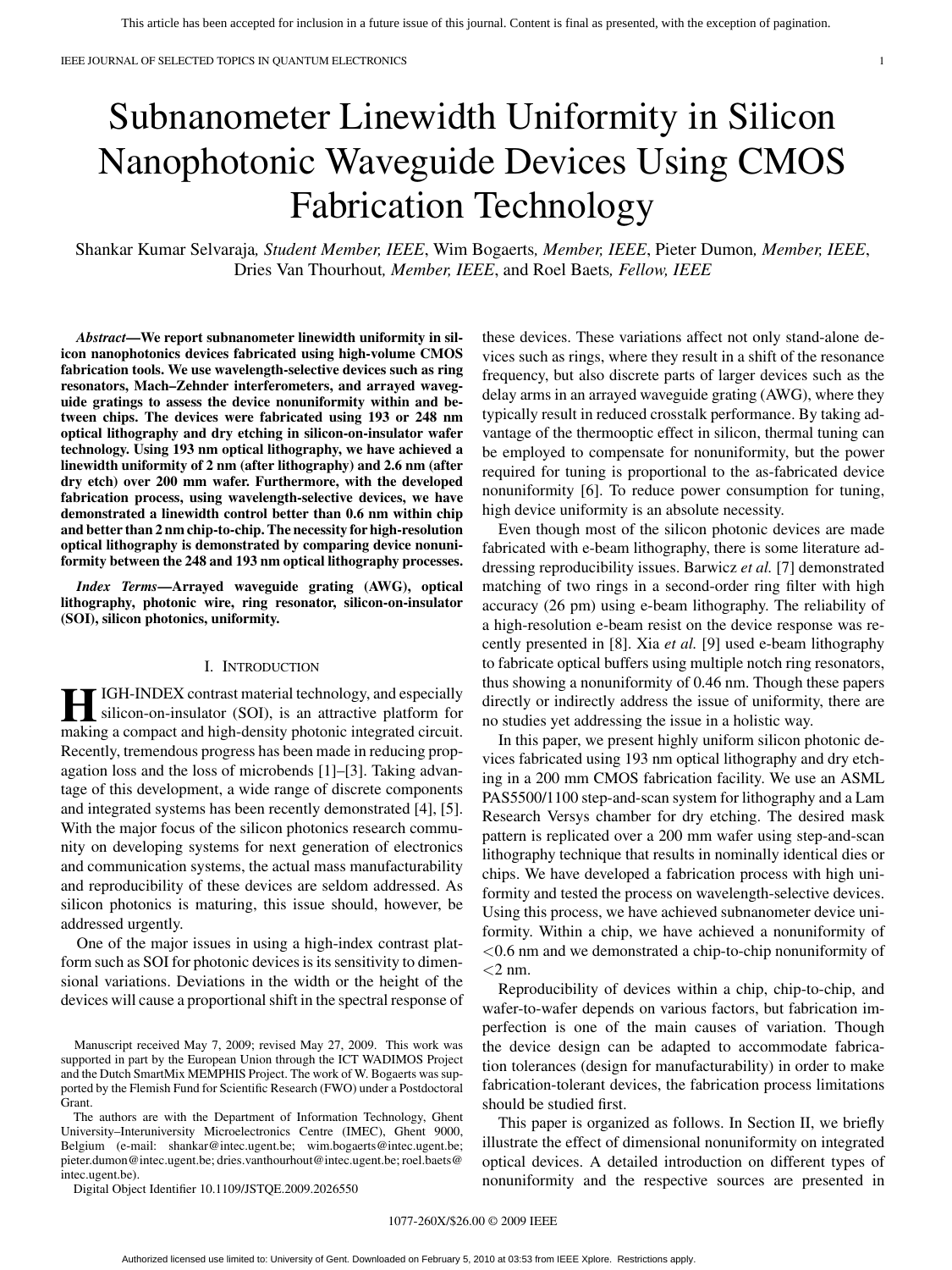2 **IEEE JOURNAL OF SELECTED TOPICS IN QUANTUM ELECTRONICS** 



Fig. 1. Sensitivity of effective index of the  $TE_0$  mode to photonic wire width at 1550 nm. The height of the wire is 220 nm. The gray region depicts the cutoff region.

Section III. In Section IV, we present the nonuniformity of the fabrication process (193 nm optical lithography and dry etch). The details about the wavelength-selective test structures and their nonuniformity are presented in Sections V and VI. In Section VII, we propose a lithography-centric adaptive process control to reduce chip-to-chip nonuniformities induced by the fabrication process over a 200-mm wafer.

## II. HIGH-REFRACTIVE-INDEX PLATFORM

The high refractive index of the SOI waveguide platform can be exploited for making waveguides with very high modal confinement and micrometer scale bends allowing to shrink the size of integrated circuits by several orders of magnitude. However, at the same time, it results in a very high sensitivity to fabrication tolerances, thus making it difficult to achieve good uniformity within a device from device-to-device and from chipto-chip.

The spectral response of any photonic-wire-based optical device depends on the effective index  $(N<sub>eff</sub>)$  of the photonic wire, which is, for a given waveguide structure, fully determined by its width and height. Therefore, any change in the latter two parameters will change the effective index of the photonic wires, and as a consequence, the spectral response of the device will shift accordingly.

Using a film mode matching method, the change in the effective index as a function of the dimensions was calculated for a waveguide with nominal dimensions of 500 nm (width)  $\times$ 220 nm (height). Figs. 1 and 2 show the change in  $N_{\text{eff}}$  as a function of width and height, respectively. Also, the sensitivities  $dN/dW$  and  $dN/dh$  are shown. From  $dN/dW$ , we can clearly see that around a width of 400 nm,  $N_{\text{eff}}$  is very sensitive, while at larger waveguide widths, the sensitivity is reduced. This is a consequence of the high confinement (fill factor) of the optical mode at a width of 400 nm. At the nominal waveguide dimensions,  $N_{\text{eff}}$  changes by 0.013/nm and 0.05/nm for a change in the waveguide width and height [10] corresponding to a  $\approx$ 1 nm/nm (width) and  $\approx$ 2 nm/nm (thickness) shift in the resonance wavelength of the devices. However, to accurately



Fig. 2. Sensitivity of effective index of the  $TE_0$  mode to photonic wire height at 1550 nm. The width of the wire is 500 nm.

determine the resulting resonance wavelength shift for a device, the width and height changes in any device should be integrated over the length of the device. Hence, it is important to note that for uniformity, the average width and height of the devices should be matched, rather than the absolute local width and height of the devices.

### III. CLASSIFICATION AND SOURCES OF NONUNIFORMITY

The variations in spectral response between devices may originate from two types of sources: environmental and physical factors. Environmental factors such as temperature of the chip, input power, etc., affect the devices during operation. Physical factors during manufacturing result in structural variations that are essentially permanent. The distribution of the variation could be randomly or systematically distributed over time and space. An important goal in controlling such variation is to isolate the systematic, repeatable, or deterministic contributions to the variations.

The permanent structural nonuniformity in devices is obviously influenced by the fabrication process employed in making them. The variation in the process manifests itself across time and space. Temporal process variation is often related to drift in consumables, changes in the incoming wafers, or process conditions over time. For example, the ageing of photoresist often changes the viscosity and contrast, thereby directly affecting the printed dimensions. Temporal variation is of critical concern in a mass manufacturing environment and results in nonuniformity from wafer to wafer and batch to batch. Besides temporal variation, spatial variation over the wafer also plays an important role in nonuniformity during the fabrication process.

At the wafer level, we can separate sources of physical or structural variation into two categories: intradie and interdie(or within wafer) nonuniformity. The magnitude and distribution of variations within a die can be different from those between dies (die-to-die). Fig. 3 illustrates these variations at different levels.

Fabrication of photonic devices goes through two type of processing steps: 1) wafer-level processes such as deposition, chemical mechanical polishing (CMP), baking, and etching and (b) die-level processes such as optical lithography.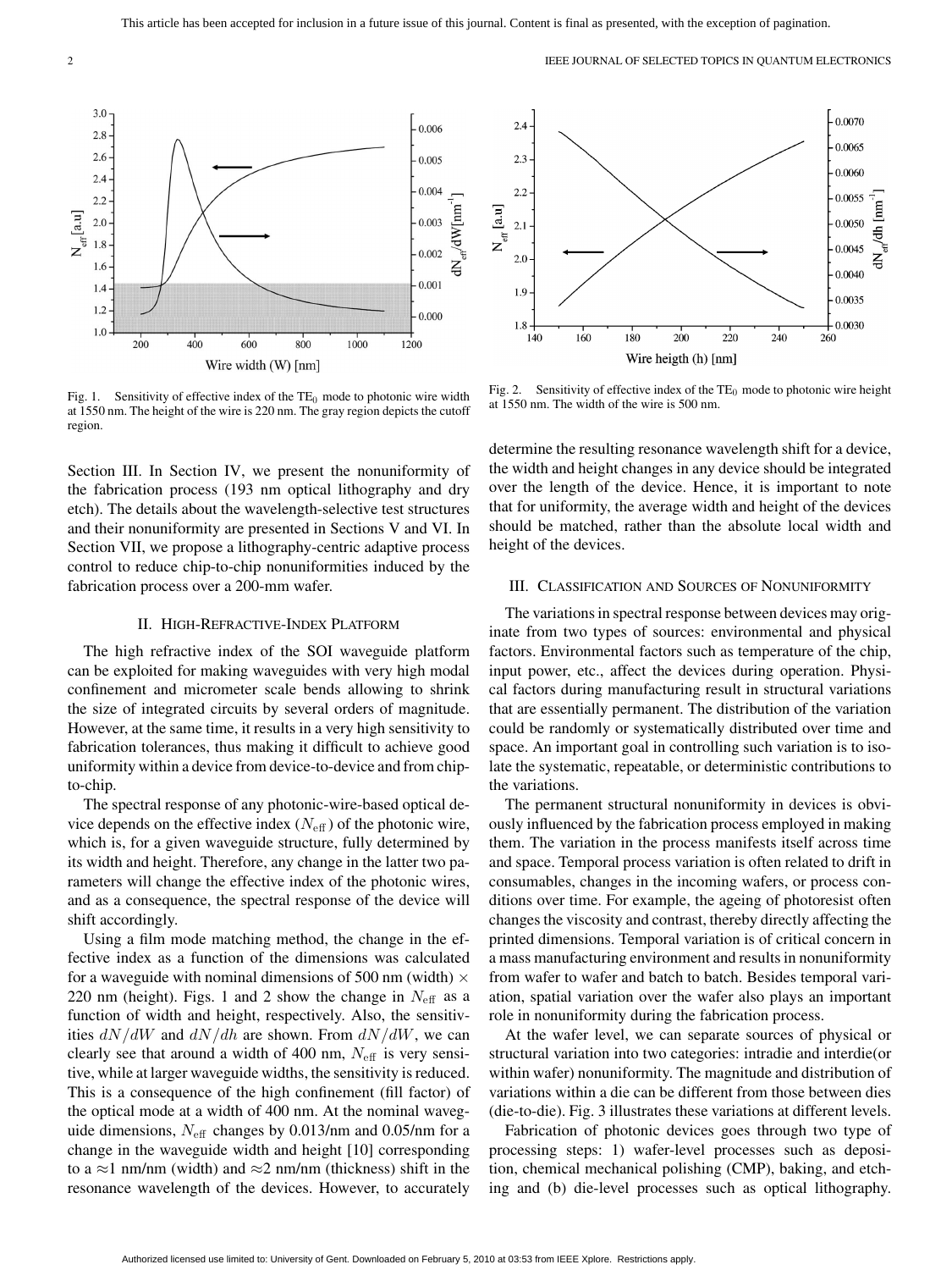



Fig. 4. Thickness and linewidth characterization at different stages of the fabrication process. (a) Si thickness measurement. (b) Photoresist and BARC thickness measurement. (c) Resist linewidth measurement. (d) Si linewidth measurement.

Fig. 3. Spatial and temporal variations.

Nonuniformity in wafer-level processes can result in a shift of the average linewidth from die to die. Die-level processes, and in particular optical lithography, can introduce additional nonuniformity. The uniformity in scanning a die depends, among others, on the mask quality, pattern density in the mask, resist thickness, bottom antireflection layer thickness (BARC), and projection optics in the tool.

#### *A. Intradie Nonuniformity*

Intradie nonuniformity is the deviation occurring spatially within a die. Contrary to interdie variation, which affects all the structures on a die equally, intradie nonuniformity affects individual structures on the same die, thus resulting in mismatch between identical devices on a die (or even within a single device). Intradie nonuniformity can manifest itself in different length scales. With a die size of  $8 \times 12$  mm<sup>2</sup>, the variation in the lithography process can affect linewidth in micrometerlength scale, while the Si thickness variation affects the device in millimeter-length scale.

Unlike the wafer-level processes, it is easy to extract the systematic variation in a given die. Even though it is obvious to observe such systematic variation, it is often difficult to clearly understand the source of such variation. Therefore, any attempt to control the variations should start with complete information about the mask (resolution, layout, pattern density, etc.).

# *B. Interdie Nonuniformity*

Nonuniformity between dies, which are fabricated on the same wafer or on different wafers, is referred to as interdie nonuniformity. Interdie nonuniformity is generally caused by the fabrication tool and process design. Interdie nonuniformity often has a specific signature on the wafer. A CMP process, for example, creates a radially varying thickness from the center to the edge of the wafer. Fig. 7 is a typical example of nonuniformity generated by a plasma process. Since each die is a replica of every other, in most cases, the fingerprint of variation within one die can be seen in all other dies. But since the dies are spatially distributed over the wafer, the interdie uniformity will be affected by Si thickness variations over the wafer and plasma nonuniformity during the dry etch process. Knowledge of interdie variation is essential to clearly identify different sources of nonuniformity, and it is relatively easy to extract the sources of interdie nonuniformity compared to intradie nonuniformity.

## IV. FABRICATION

The photonic circuits were fabricated in a 200 mm monocrystalline SOI wafer using 193-nm optical lithography and a plasma etch process. The wafer is first coated with a BARC layer and positive photoresist in a clean track. Then, the wafer is exposed with the desired mask in a step and scan optical lithography tool using 193 nm ArK laser. The exposed areas are developed and the pattern from the photoresist is transferred into Si through an inductively coupled plasma-reactive ion etching (ICP-RIE) dry etch process. A detailed explanation about the fabrication process used in our experiment can be found elsewhere [11]. Before fabricating the devices, the lithography and etching processes were characterized for their uniformity using top-down scanning electron microscope (SEM) inspection on a photonic wire with nominal width of 450 nm as the test vehicle. The linewidth of the photonic wires was measured using top-down critical dimension SEM (CD-SEM), and the thickness of different layers over the wafer was measured using spectroscopic ellipsometry. Fig. 4 and Table I summarize the different metrology steps and respective measured quantity during the processing. They are described in more detail in the remainder of this section.

- 1) Measure the thickness of the incoming silicon layer using spectroscopic ellipsometry [Fig. 4(a)].
- 2) Apply photoresist and bottom antireflection layer (BARC).
- 3) Measure the thickness of the photoresist and BARC [Fig. 4(b)].
- 4) Expose the wafer with desired mask in the scanner.
- 5) Measure the linewidth of the resist line after development [Fig. 4(c)].
- 6) Etch 220 nm of Si using the dry etching process.
- 7) Strip the remaining resist and do wet clean.
- 8) Measure the linewidth of Si wires [Fig. 4(d)].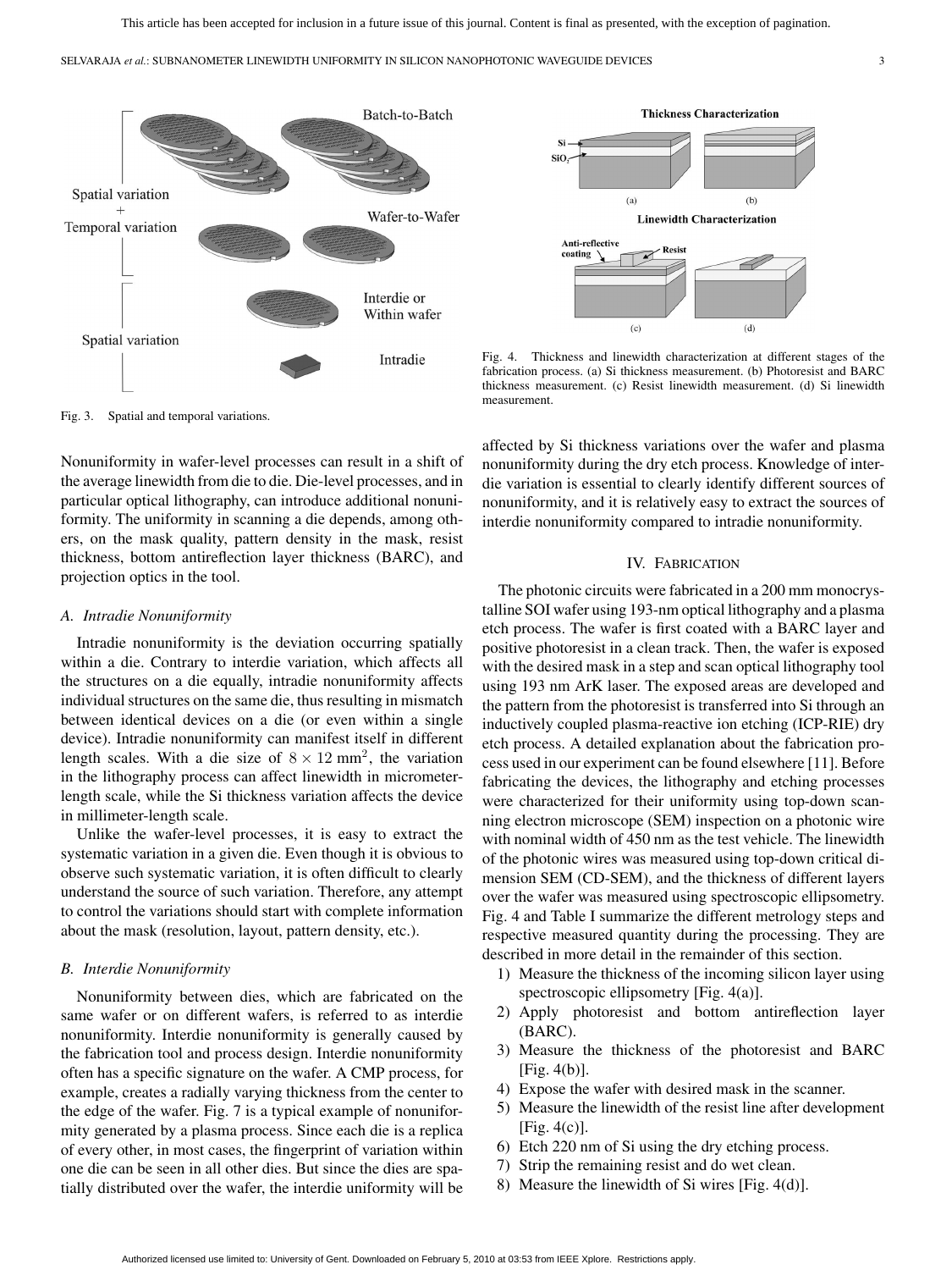TABLE I SUMMARY OF LAYER THICKNESS METROLOGY AFTER 10 mm Edge Exclusion

|                          | Thickness $\lceil nm \rceil$ |             |        |
|--------------------------|------------------------------|-------------|--------|
|                          | Si                           | <b>BARC</b> | Resist |
| Wafer mean $(nm)$        | 219.1                        | 76.8        | 333.7  |
| Wafer stand. dev. $(nm)$ | 2                            | 0.09        | 0.7    |
| Wafer range $(nm)$       | 7.1                          | 0.5         | 3.4    |
| Wafer stand. dev. $(\%)$ | 0.9                          | 0.1         | 0.2    |
| Wafer range( $\%$ )      | 3.2                          |             |        |



Fig. 5. Silicon layer thickness map over a 200 mm SOI wafer.

# *A. Thickness Characterization*

Before optical lithography, the thickness of the top Si layer in the SOI wafer is measured using spectroscopic ellipsometry. The results for the 200 mm SOI wafer is shown in the uniformity map of Fig. 5 and the first column of Table I. The radial thickness profile ("bull's-eye"') is typical for a CMP process such as the one used in the SOI wafer fabrication process [12]. We observe a thickness variation of 3 nm radially from the center to the edge of the wafer. Also, within a shorter distance scale of 10 mm, the thickness varies by 1 nm, which will cause observable nonuniformity within a die.

The thicknesses of the BARC and photoresist used in the photolithography process influence both absolute linewidth and linewidth uniformity. The thicknesses of these layers were also measured using ellipsometry. To simplify the complexity of the model used for ellipsometry parameter extraction, the uniformities of the BARC and photoresist layers were characterized by coating them on a bare silicon wafer. Table I summarizes the thickness characterization of all layers. The thicknesses of the BARC and photoresist are controlled down to subnanometer nonuniformity, which is crucial in achieving a reproducible lithography process.

## *B. Linewidth Characterization*

The linewidth of the photonic wire after lithography and after dry etch was measured using CD-SEM inspection. The CD-



Fig. 6. Photoresist linewidth uniformity after optical lithography.



Fig. 7. Silicon wire linewidth uniformity after dry etch.

SEM used in our experiment has an accuracy of 2 nm, which is below our uniformity specification of  $\pm 4.5$  nm, so we could achieve reliable measurements. To characterize the linewidth uniformity over a wafer, the measurement location within the die is kept constant from die to die. The linewidth measurement was automated, which reduces the measurement errors. Figs. 6 and 7 show the linewidth uniformity over a 200 mm wafer. We achieved a linewidth uniformity of 0.45% after the lithography process and 0.76% after the etch process, respectively (standard deviation over the wafer). Table II summarizes the measurement statistics. The average linewidth of the photonic wire increases by 19 nm after dry etch, due to the sloped sidewalls of the photonic wires. This increase in linewidth can be compensated for by adapting the exposure dose such that, following lithography, the linewidth is reduced by 19 nm. This will not affect the uniformity.

The linewidth measured in the resist pattern (Fig. 6) does not show any systematic variation over the wafer, which implies that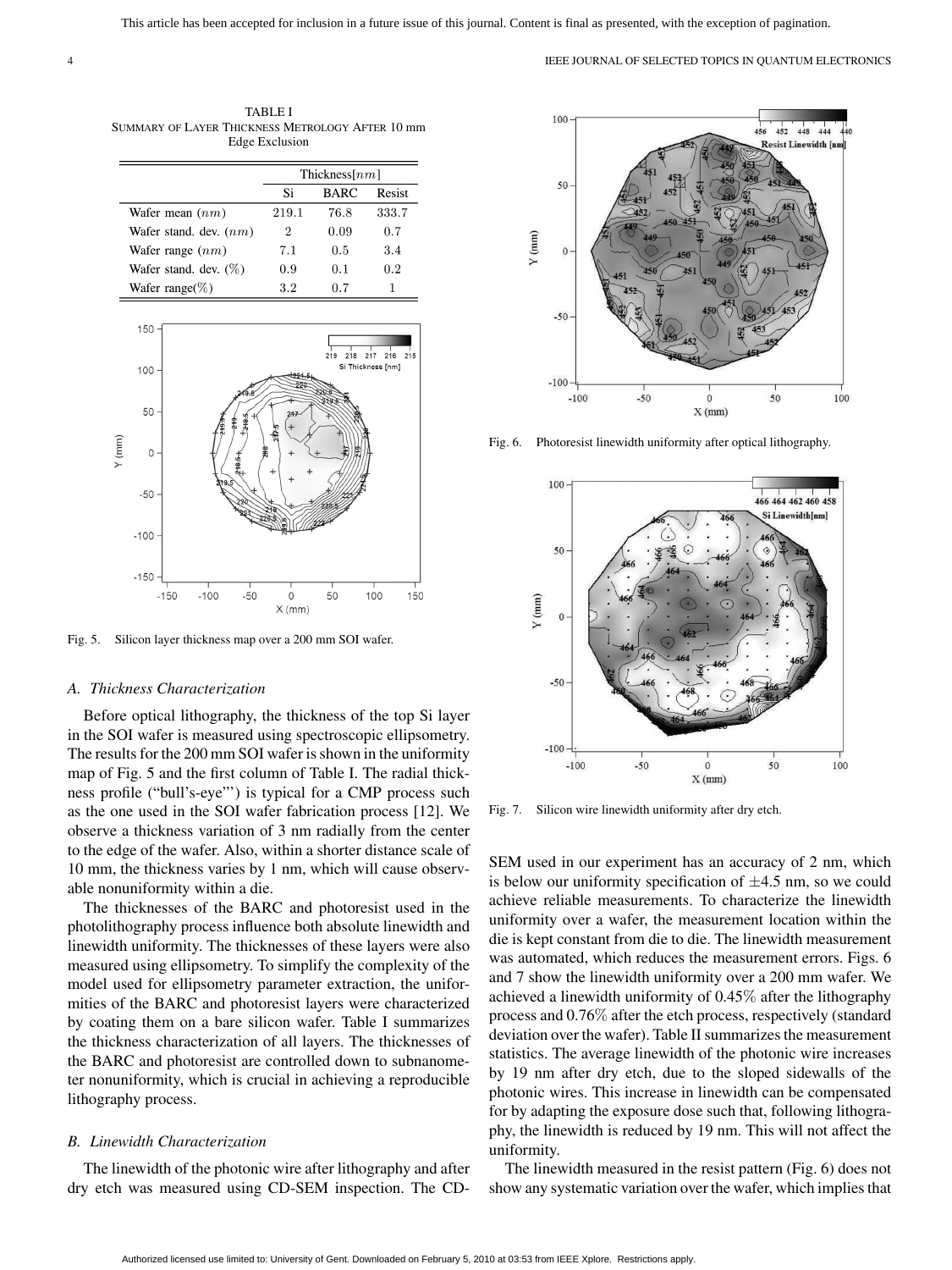|                          | Linewidth         |            |  |
|--------------------------|-------------------|------------|--|
|                          | After Lithography | After Etch |  |
| Wafer mean $(nm)$        | 450.9             | 469.8      |  |
| Wafer stand. dev. $(nm)$ | 2.01              | 2.59       |  |
| Wafer range $(nm)$       | 5.5               | 7.5        |  |
| Wafer stand. dev. $(\%)$ | 0.45              | 0.76       |  |
| Wafer range( $\%$ )      | 1.22              | 1.61       |  |

TABLE II LINEWIDTH STATISTICS AFTER OPTICAL LITHOGRAPHY AND DRY ETCH TARGET LINEWIDTH  $= 450$  nm



Fig. 8. Photoresist linewidth uniformity within a die after optical lithography.

there is no observable systematic variation from die to die (or within wafer) coming from optical lithography. The uniformity of the resist and BARC thickness over the wafer definitely help in reaching this uniformity. After the dry etch process (Fig. 7), we see a donut-shaped variation, typical for a plasma process, and this is caused by a variation of reactive species in the plasma. The finally resulting linewidth variation over the wafer of 0.76% meets our specification of  $\langle 1\% \rangle$ .

Since we are using a step-and-scan-based lithography process, local variations in the lens system, mask error, or scanning system will result in a reproducible variation within a die. These variations can be deduced from measuring photonic wires at multiple locations within each die and comparing these to similar measurements from neighboring dies. Fig. 8 depicts withindie linewidth variation between five dies, following the lithography process. We can clearly see that for all dies, the linewidth of the photonic wires at the bottom of the die (numbered 1–3) is, on average, larger than that for the other wires. This variation can be attributed to a systematic error, e.g., in the mask, which is replicated in every die. We also observed a good correlation between this linewidth variation and the device response (see Section VI).

The nonuniformity within a die caused by the dry etch process strongly depends on the loading (structure density) of the structures. Presence of large open spaces or abrupt changes in the device density can cause large nonuniformity in the linewidth [13].



Fig. 9. Placement of test devices within a die.

As all die are replicas, after dry etch, the lithographic finger print will be preserved, but with a shift in the mean linewidth. This shift in the mean linewidth is due to plasma nonuniformity during the dry etch process.

Although the top-down CD-SEM linewidth measurement of photonic wires over a 200 mm wafer gives a good indication of uniformity, the photonic wire device uniformity does not depend only on the absolute linewidth of the device. Also, for devices that use directional couplers (e.g., ring resonators, splitters), the gap width uniformity between the waveguides does not depend on the absolute gap width. In either case, the uniformity of the device depends on the average linewidth/trench width variation along the length of the device. With the CMOS characterization tools and algorithms available, it is not possible to accurately measure the average linewidth over a distance of few tens of micrometers, and therefore, optical characterization is the only way to characterize actual device uniformity. This is described in the following section.

## V. UNIFORMITY TEST DEVICES

To characterize the process uniformity, we designed a number of suitable test devices. Almost all silicon photonic devices are sensitive to dimensional variation; hence, we have a wide variety of components to choose from. We selected three types of wavelength-selective devices in our experiments; all-pass racetrack ring resonators (RTRs), 1X1 Mach–Zehnder interferometers (MZIs), and eight-channel AWGs. These are all interferometric devices, and variations in the spectral response directly reflect any variation in the dimensions (width and height).

The devices were arranged so that both short- and longdistance nonuniformities could be studied. RTRs and MZIs were placed in pairs of two on two locations of the die (Fig. 9, top). The distance between two devices in a pair was 25  $\mu$ m and was representative for short-range uniformity. The distance between the two pairs was 1700  $\mu$ m, which is suitable for long-range uniformity assessment. The RTRs were designed with a ring radius of 4  $\mu$ m, a coupling length of 4  $\mu$ m, and a coupling gap of 180 nm. The 1X1 MZIs had a delay length of 50  $\mu$ m in one of the arms and used two Y junctions for splitting and combining the light.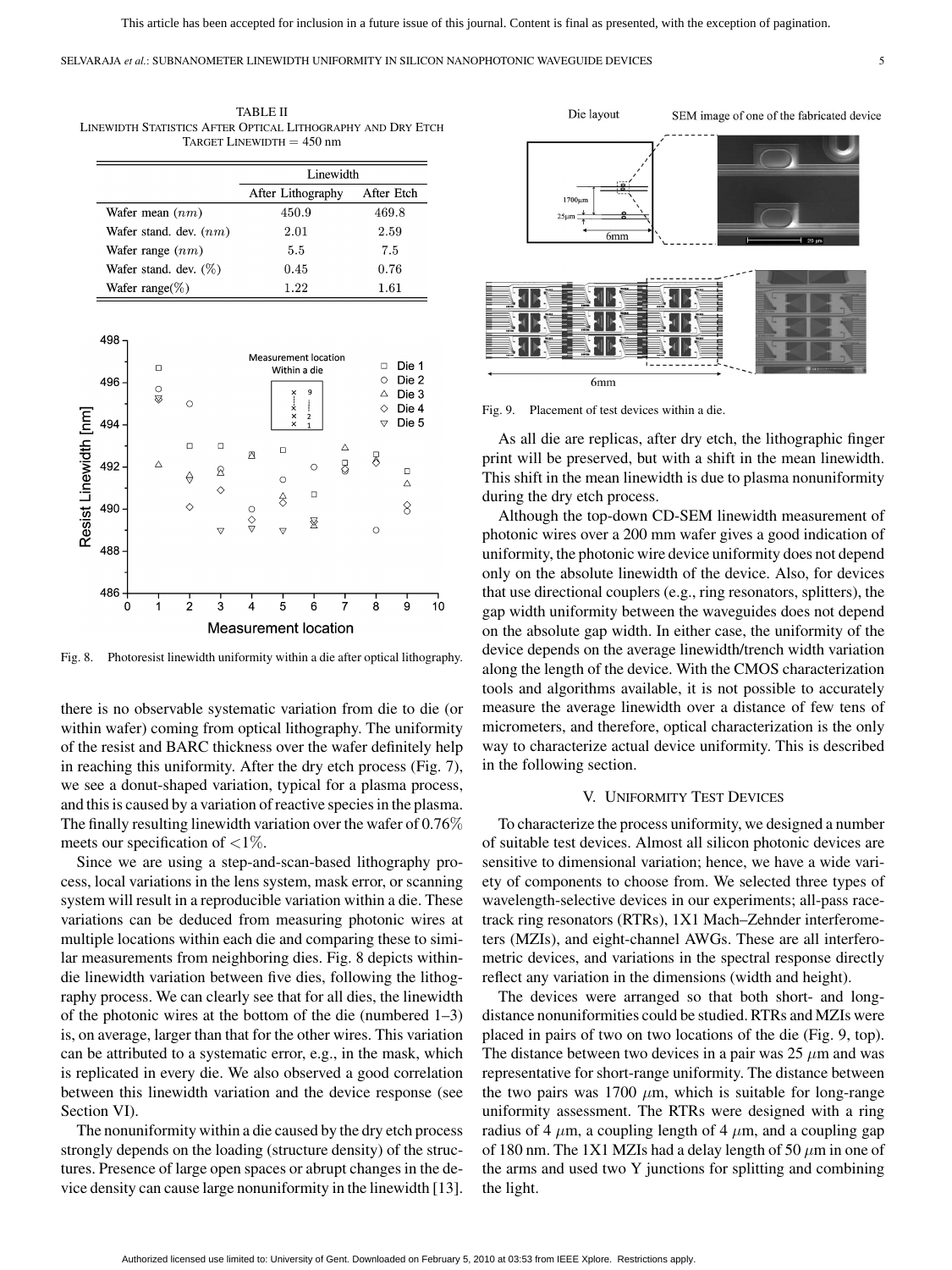

Fig. 10. Intradie uniformity of four identically designed MZIs fabricated using 193 nm optical lithography.

The AWGs were arranged in an array of rows and columns, with each AWG having a closest neighbor at 250  $\mu$ m, while the farthest distance between two arrays was 4500  $\mu$ m. In total, 18 devices cover an area of  $0.7 \times 6$  mm<sup>2</sup> in each die. The eightchannel AWGs were designed to have a channel spacing of 400 GHz. They have a footprint of  $200 \times 35 \mu m^2$  each. The relatively large footprint of the array of AWGs enables us to study the effects of long-length scale variation within a die.

## VI. DEVICE MEASUREMENT RESULTS AND DISCUSSION

To analyze intradie (within) and die-to-die uniformity, we measured the spectral response of the fabricated devices. They were characterized by coupling in TE-polarized light from a broadband light source and measuring the output from the devices through a spectrum analyzer with a resolution of 0.12 nm. Some of the devices were characterized using a tunable laser with a resolution of 20 pm. The measurement spectrum was limited to the 1550 nm telecommunication wavelength range (1520–1600 nm). Shifts of the resonant peaks due to nonlinear and thermal effects in the resonators were avoided by using low input power [14] and a temperature-controlled measurement stage. Grating fiber couplers [15] were used for in and out coupling of light.

### *A. Intradie Device Nonuniformity*

In general, within a die, the devices can be placed from a few tens of nanometers (coupled devices) to a few hundreds of micrometers away from each other.

Fig. 10 shows the spectral response of four MZIs within a die, organized as shown in Fig. 10. Table III summarizes the results for the intradie uniformity, measured from 13 different dies. For MZI devices that are located close together (25  $\mu$ m), we measured an average variation of 0.2 nm for the resonance wavelength and a minimum variation of 20 pm (Fig. 11). Distantly spaced devices show a variation of 0.6 nm. For RTRs, we measured a variation of 0.15 and 0.55 nm, respectively.

Compared to RTRs and MZIs, AWGs are larger in size (few tens of micrometers), which makes them more vulnerable to

TABLE III WITHIN-DIE/CHIP DEVICE UNIFORMITY

| Distance between | Mean standard deviation of $\lambda_{res}[nm]$ |     |      |
|------------------|------------------------------------------------|-----|------|
| device           | ring resonator                                 | MZI | AWG  |
| $25 \mu m$       | 0.15                                           | 0.2 |      |
| $275 \mu m$      |                                                |     | 0.54 |
| $770 \mu m$      |                                                |     | 0.52 |
| $1700 \mu m$     | 0.55                                           | 0.6 |      |



Fig. 11. Spectral response of two RTRs spaced 25  $\mu$ m apart.



Fig. 12. Transmission of one of the eight channels of 17 AWGs on the same die fabricated using 193 nm optical lithography.

different sources of variations. Within a die, we have measured an average nonuniformity of 0.57 nm. From the spectral measurement of 17 AWGs (Fig. 12), we observe a strong correlation between the peak wavelength shift and the position of the devices. A possible origin for this rather systematic variation could be the shift in the silicon layer thickness. The AWGs were spread over a length of 6 mm in the die, and as shown before, the silicon layer thickness can vary by 0.5 nm over this distance. A mask error could be another possible cause.

It is clear from our measurements that within a die, device nonuniformity increases with an increase in distance between them. A good correlation of the linewidth measurements (Fig. 8)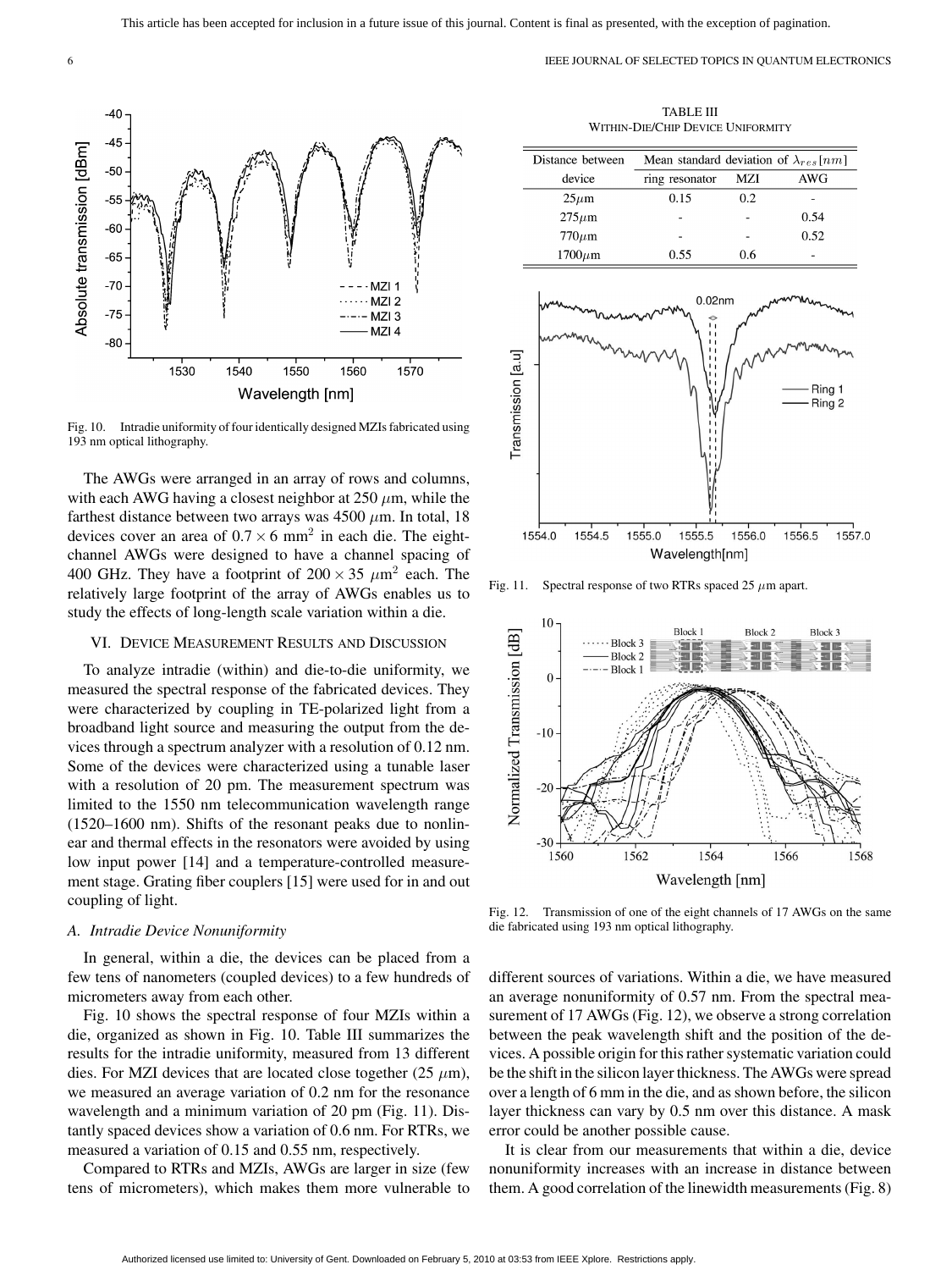





Fig. 14. Within-die uniformity of MZI fabricated using 248 nm optical lithography.

and the spectral shift measurement (Fig. 13) clearly indicates that mask fabrication and/or local mask density is the main source of nonuniformity.

To estimate the influence of the fabrication process, we fabricated devices using the same mask but using a 248 nm optical lithography process and a previously developed dry etch process [16]. The results are shown in Fig. 14. Though we have used an identical mask, the variation is substantially higher for the 248 nm lithography process compared to the results obtained with the 193 nm lithography process described before. We found an average wavelength shift of 0.7 and 7.3 nm for the short- and long-distance scales, respectively. Reducing the illumination wavelength of the optical lithography system from 248 to 193 nm thus considerably enhances the process uniformity.

#### *B. Interdie Device Nonuniformity*

As defined before, interdie or die-to-die uniformity is the device uniformity between nominally identical chips within a wafer. As already discussed in Section III, interdie uniformity is influenced by process design and wafer nonuniformity. We char-

TABLE IV DIE-TO-DIE DEVICE UNIFORMITY



Fig. 15. Transmission spectrum of 12 MZIs from three normally identical dies from a wafer.

acterized interdie nonuniformity by measuring 36 MZIs from 13 different dies and 53 AWGs from 3 dies. From these measurements, we have found a nonuniformity of  $\langle 2 \text{ nm} \rangle$  for MZIs and AWGs (Table IV). Fig. 15 depicts the spectral response of 12 MZIs from three dies. The results extracted from Fig. 15 are summarized in Fig. 13.

The die-to-die resonance shift of the MZI and AWG is shown in Figs. 13 and 16, respectively. It can be clearly seen that all dies show a fingerprint variation, but with a shift in the mean peak wavelength, which is in agreement with our initial argument in Section III. This shift in the wavelength as a function of device location is mainly caused by variation in mask.

We observe a standard deviation of 0.4 nm in the die-to-die AWG mean peak wavelength, which can be attributed either to plasma or Si thickness variation. Because both show a radial varying pattern over the wafer, it is difficult to differentiate between both effects. Hence, special fabrication procedures, such as rotation and shifting of the wafer, would be required to discriminate between the influence of silicon layer thickness variation and plasma variation over the wafer.

#### VII. PROPOSAL FOR UNIFORMITY IMPROVEMENT

Though we managed to control the nonuniformity and reduce it below a nanometer, such results are only sustainable by using an adaptive process flow. During the fabrication process, each process step is a potential source of nonuniformity; hence, controlling each step is vital. In any CMOS production line, each fabrication tool and the process have to be monitored. For photonics device fabrication, the tolerances are tighter  $\left(\langle 1\% \rangle \right)$  than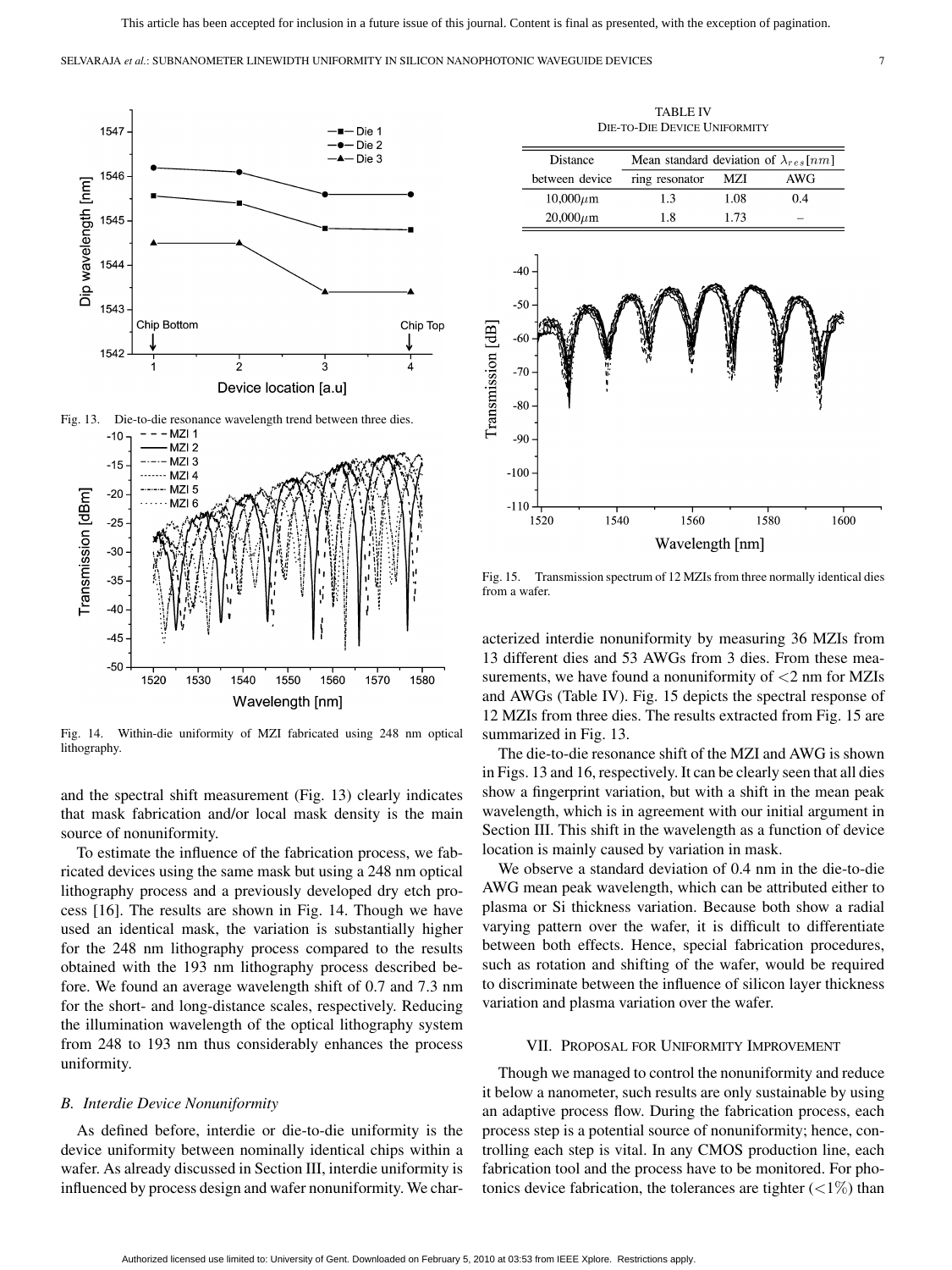

Fig. 16. Die-to-die uniformity of AWGs within a wafer.



Fig. 17. Exposure dose compensation for dry etch nonuniformity.

CMOS ( $\langle 5\% -10\%$ ), and therefore, the monitoring process has to adapted to these more stringent device specifications.

Fig. 17 illustrates a simple uniformity control through exposure dose optimization during the optical lithography process. Fig. 17(b) shows the die-to-die linewidth variation after dry etch when fabricated with a uniform exposure dose, as shown in Fig. 17(a). The etch nonuniformity can be controlled by tuning the exposure dose of each die. Using the dose-to-target data [Fig. 17(c)], the exposure dose can be adjusted to compensate the dry etch nonuniformity with a dose map  $E_{\text{opti}(x,y)}$ , as shown in Fig. 17(d).

The adaptive process control presented can be further extended to compensate for Si thickness nonuniformity over a 200 mm SOI wafer. Fig. 18 shows the proposed fabrication flow. Since the lithography process is a die-per-die process, it can be adapted "on the fly." The dashed line in Fig. 18 shows the flow of process monitor data, which can be bused during device fabrication to tune the process for maximal uniformity. The first step in the fabrication process should be mapping the Si thickness and its variation over the incoming wafers. From



Fig. 18. Proposed process flow model to improve device uniformity in a production environment.

the obtained data and based on input from the designer, the linewidth optimized to match the required device response can be determined for each location on the wafer. From these data and the linewidth dose-to-target graph [Fig. 17(c)], we can then determine the initial exposure dose  $(E_{\text{in}(x,y)})$ . The latter can then be exported to the lithography process while keeping all other settings (defocus, numerical aperture, etc....) unchanged.

First, a send-ahead wafer is exposed with an exposure dose matrix and  $(E_{\text{in}(x,y)})$  is tuned to the optimum dose  $(E_{\text{opti}(x,y)})$ if needed. As described earlier, the dry etch nonuniformity can be controlled by further tuning the optimized exposure dose for each die  $(E_{\text{opti}(x,y)})$ .

## VIII. CONCLUSION

In this paper, we demonstrated that by using 193 nm optical lithography and an optimized dry etching process, it is possible to achieve a linewidth nonuniformity of  $\langle 1 \rangle$  over a 200 mm wafer. Wavelength-selective devices showed a nonuniformity in the spectral response of  $< 0.6$  nm within a chip and <2 nm between chips. Though discriminating the sources of nonuniformity in the subnanometer range is difficult, from our experiments, we conclude that the intrachip nonuniformity is mainly caused by mask errors while the interchip nonuniformity is mainly caused by the etch plasma and wafer thickness variations. By comparing 248 and 193 nm optical lithography, we showed that the shorter illumination wavelength is absolutely necessary for achieving the  $\langle 1 \rangle$  nonuniformity required for practical applications. In the future, using extreme ultraviolet (13 nm) optical lithography may improve the uniformity further.

#### ACKNOWLEDGMENT

The authors would like to thank P. Jaenen, M. Schaekers, W. Boullaert, and S. Vanhaelemeersch for their fruitful discussion.